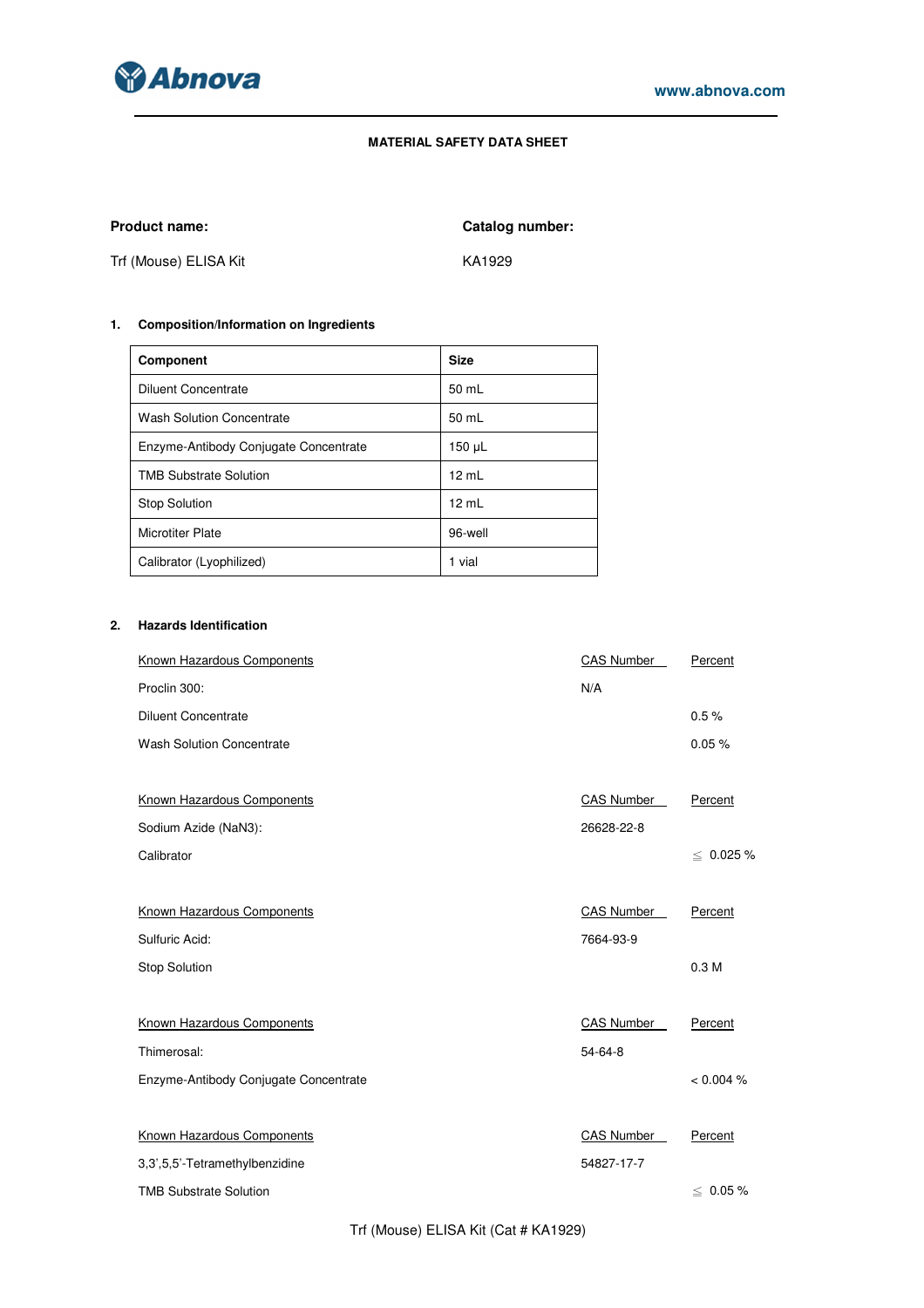

| Known Hazardous Components    | <b>CAS Number</b> | Percent |
|-------------------------------|-------------------|---------|
| Hydrogen peroxide:            | 7722-84-1         |         |
| <b>TMB Substrate Solution</b> |                   | $0.1\%$ |

# **3. First Aid Measures**

First aid personnel should ensure self-protection.

| General informations:    | Because of the low concentrations of the ingredients seeing a doctor is not necessary.     |
|--------------------------|--------------------------------------------------------------------------------------------|
| In case of skin contact: | If any component of this kit contacts the skin, immediately flush with copious amounts of  |
|                          | water and wash with soap and water. Remove contaminated clothing and shoes. Call a         |
|                          | physician if irritation or discomfort develops.                                            |
| In case of eye contact:  | If any component of this kit contacts the eyes, flush the eyes with copious amounts of     |
|                          | water for at least 15 minutes. Assure adequate flushing by separating eyelids with         |
|                          | fingers. Call a physician                                                                  |
| In case of ingestion:    | If any component of this kit is swallowed, wash mouth with water provided person is        |
|                          | conscious. Call a physician or poison control                                              |
| In case of inhalation:   | If any component of this kit is inhaled, remove to fresh air. If not breathing, administer |
|                          | artificial respiration. If breathing is difficult, give oxygen. Call a physician.          |

## **4. Fire Fighting Measures**

Fire fighting media should be selected depending on the surrounding materials and equipment. Non-combustible. Ambient fire may liberate hazardous vapors. It is recommended that firefighters wear protective gear and self-contained breathing apparatus to limit their exposure.

## **5. Accidental Release Measures**

Ventilate area. Wear appropriate protective gear. Wipe or pick-up materials, dispose of in accordance with federal, state, and local regulations. Wash spill site thoroughly with soap and water after material pick up is complete.

# **6. Handling and Storage**

**Handling instructions**: This kit should only be handled and used by qualified, trained professionals. General good laboratory practice should be maintained. Handle calibrators and unknown samples as potentially infectious.

Trf (Mouse) ELISA Kit (Cat # KA1929)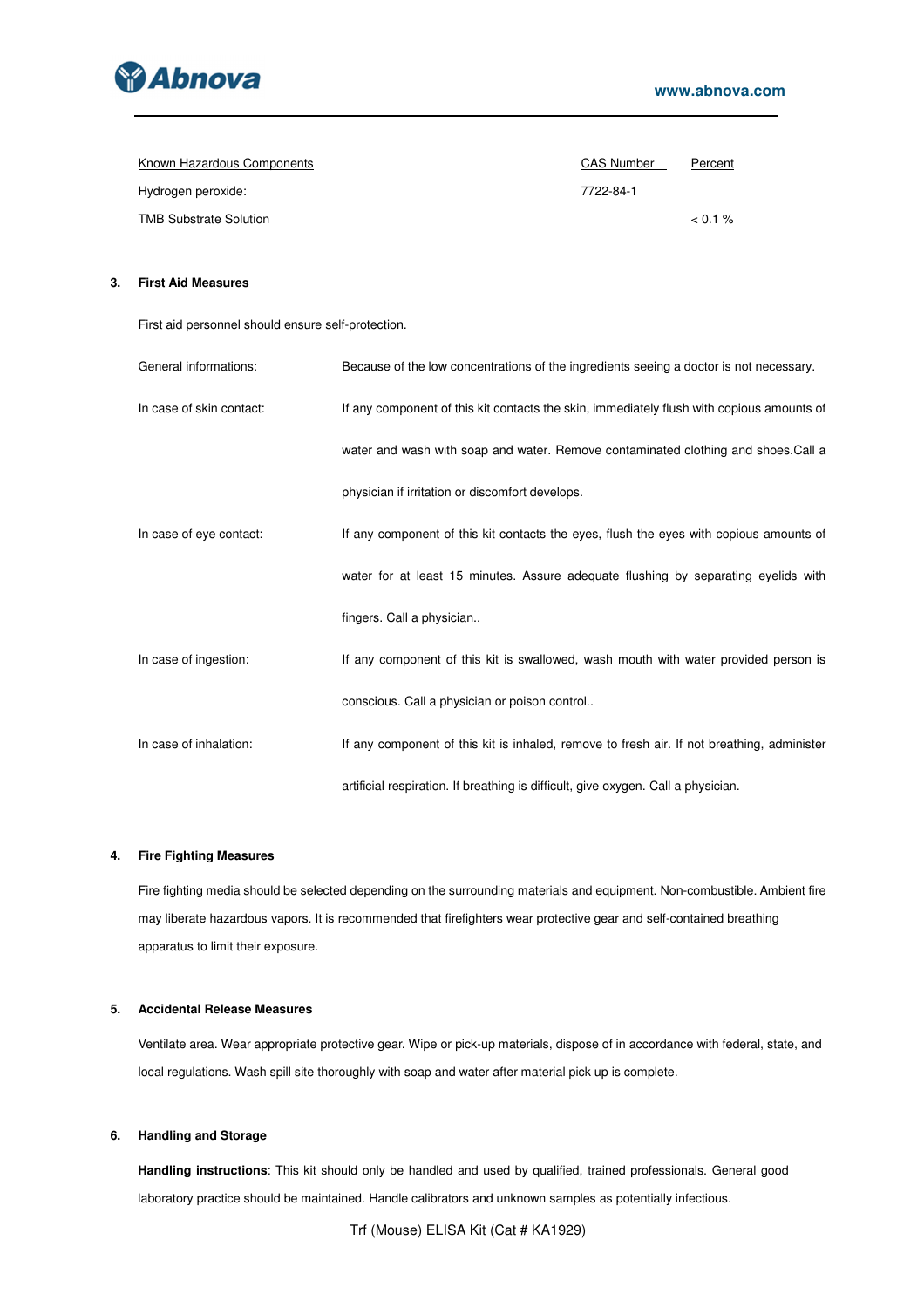

**Storage instructions**: Store at temperatures between +4°C in a dry and dark place.

#### **7. Exposure controls/personal protection**

Engineering Controls: Use with adequate ventilation. Ensure that eyewash stations and safety showers are close to the workstation location.

Individual Protection Measures: Wear suitable protective clothing and appropriate footwear as protection against splashing or contamination. Wear approved safety goggles and protective gloves. Wash hands before work breaks and on finishing the work.

#### **8. Physical and Chemical Properties**

Physical State and Appearance:

Antibody coated microwells- solid

Calibrator-light brown liquid

HRP Conjugate-light brown liquid

5X Diluent-green liquid solution

All other components-Clear liquid solution

Solubility: All components are soluble in water except the antibody coated microwells

Odor: None detectable

**Boiling Point: Not Available** 

Melting point: Not Available

Vapor Pressure: Not Available

Vapor Density: Not Available

Evaporation Rate: Not Available

pH: Neutral except for Stop Solution (pH ~0.9)

### **9. Stability and Reactivity**

Chemical Stability: This product is stable until the expiration date indicated on the kit label under the recommended storage conditions.

Reactivity: No data available

Conditions to avoid: Extreme temperatures

Materials to avoid: Generally use only clean glass and plastic suitable for laboratory use for handling the kit components. Note that individual ingredients are incompatible with strong oxidizing agents, metals and strong bases.

#### **10. Toxicological Information**

Because of the small size of the containers and the low concentrations of hazardous ingredients, the toxicological risks are minor. Toxicological experiments have not been done on the kit components.